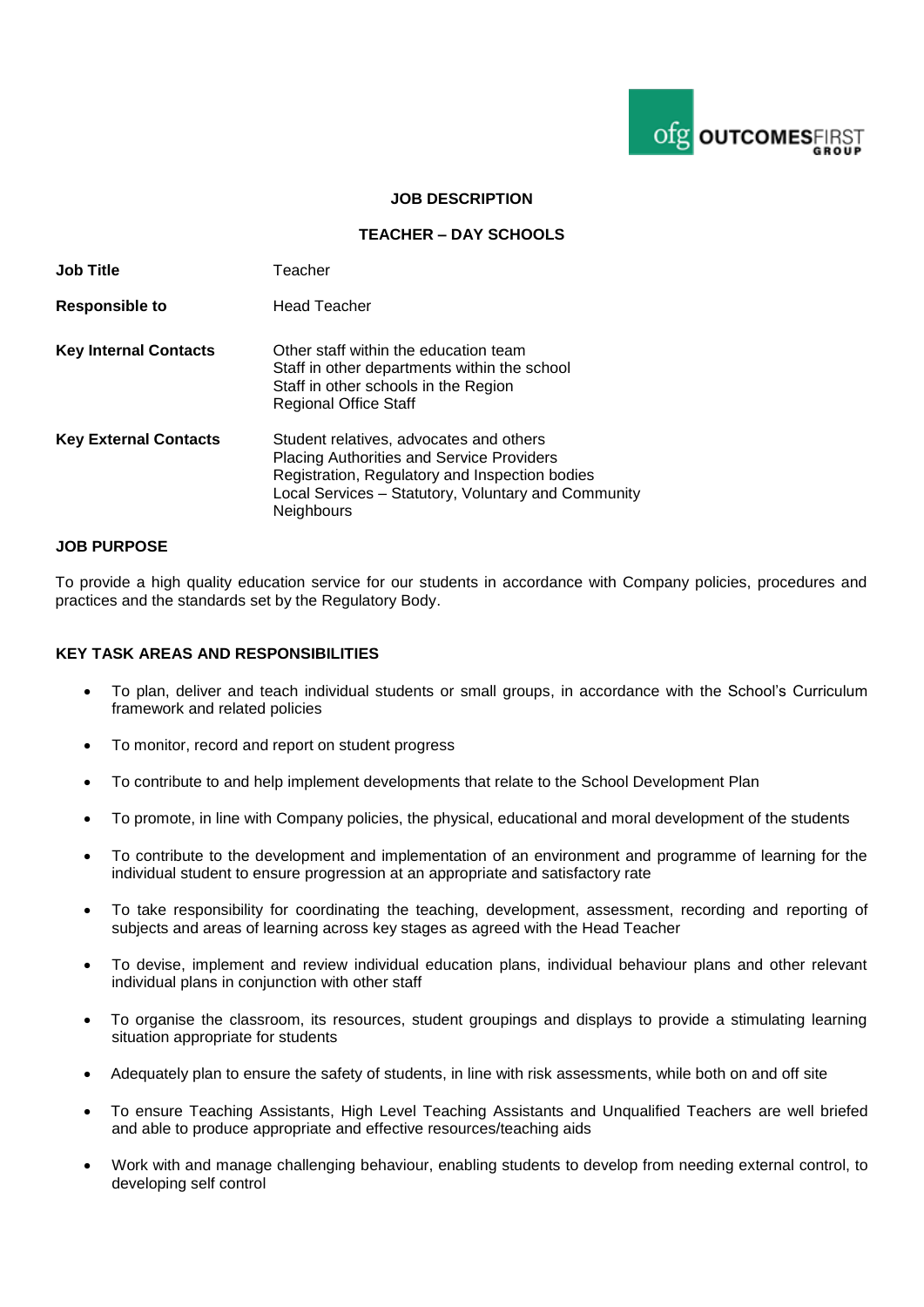- To play a full part as a member of the School's multi-professional team, ensuring effective working relationships with colleagues
- To maintain regular communication both informally and in meeting times, ensuring the individual needs of the student are being met effectively.
- To ensure that the available equipment and resources are used, stored and maintained efficiently
- To make, use and keep records in accordance with Company policies and procedures and standards set by the Regulatory Body
- To keep up-to-date with specified subject area and educational practice
- To ensure that all relevant education policies and procedures are implemented in full
- Safeguard all students and ensure their safety and wellbeing
- Liaise with staff from other departments to provide a consistent approach to all aspects of student education
- Maintain regular communication and liaison both informally and in meeting times, ensuring a consistent approach to education and care of students
- To meet in full the Professional Standards for Teachers.

#### **General**

- Ensure awareness that the service operates to agreed budgets and contribute to keeping within these budgets as instructed
- Exercises vigilance in respect of Health and Safety and promptly report all hazards and/or remedying them where appropriate. Undertake all duties in a manner calculated to minimise or avoid unnecessary risks, personally or to others.
- Operates at all times in accordance with company policies and procedures, with particular reference to Safeguarding, Child Protection, Whistleblowing, Complaints and Representations and Behaviour Policies
- Report issues and/or incidents relating to staff and students that have arisen in the day promptly to the relevant Line Manager or appropriate person
- Participate in training and take responsibility for personal development
- Participate in team meetings, supervisions and annual reviews in accordance with Company policy and the standards set by the Regulatory Body
- Work to promote the centre as a valued, professional asset within its community and also to promote a culture that individuals and staff conduct themselves at all times in a manner that reinforces this image
- Ensure that all actions are in the interests of the students and the Company.
- To work to and exhibit the values of the Company and maintain standards of behaviour in accordance with Company policies, procedures and practices
- To carry out any other reasonable and relevant duties as required.

Note: Any subject specialism information must be authorised by the HR department and attached separately